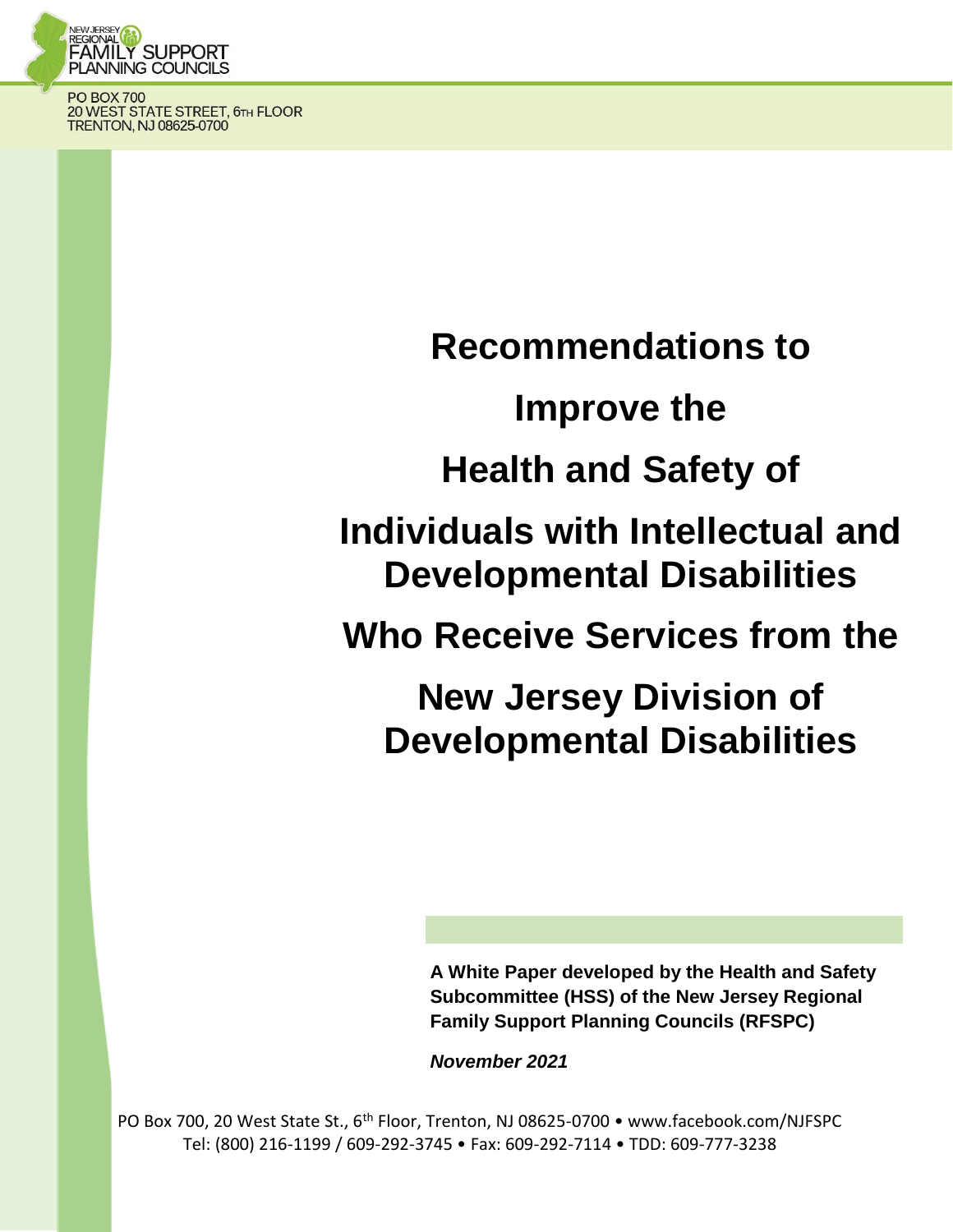### **Recommendations to Improve the Health and Safety of Individuals with Intellectual and Developmental Disabilities Who Receive Services from the New Jersey Department of Developmental Disabilities**

The Health and Safety Subcommittee (HSS) of the New Jersey Regional Family Support Planning Councils (RFSPC) is comprised of 10 regional councils representing all 21 counties in New Jersey. The RFSPCs were created in 1993 as authorized by the New Jersey Family Support Act. More information about the RFSPCs can be found at [https://njcdd.org/the-regional-family-support-planning](https://njcdd.org/the-regional-family-support-planning-councils/)[councils/](https://njcdd.org/the-regional-family-support-planning-councils/). The subcommittee is comprised of 15 RFSPC family member advocates for individuals with intellectual/developmental disabilities (IDD) receiving services by the New Jersey Division of Developmental Disabilities (DDD) who live in residential placements and/or participate in other community settings such as day programs.

These family advocates formed the HSS in recognition of the lack of health and safety oversight after a family whose daughter passed away while living in a provider managed home as the result of a series of unaddressed common health issues for individuals with IDD. The subcommittee acknowledges the dedication of these families and the New Jersey Council on Developmental Disabilities in the creation of this document. It is the expectation of the HSS subcommittee that DDD, provider agencies and direct support professionals (DSPs) will partner with us in the review of the following recommendations based on both literature and personal experiences of families to make system changes to incorporate the oversight, accountability and transparency needed to maintain safe, healthy and meaningful lives of the individuals with I/DD within their care.

Based on its own description:

"The Division of Developmental Disabilities (DDD) enables adults with intellectual and developmental disabilities (I/DD) to live, work and participate meaningfully in their communities. Through partnerships with individuals, families, and service providers, we continually strike a balance between our core goals of ensuring health and safety while supporting and respecting the rights of individuals to make their own choices [\(https://www.nj.gov/humanservices/ddd/about/division/\)](https://www.nj.gov/humanservices/ddd/about/division/)."

## **Mission:**

Create a partnership that includes families, the Department of Human Services (DHS), DDD providers and identified advocates to construct a system of services and supports with appropriate oversight, transparency and accountability designed to guide and foster quality health and safety outcomes for individuals with I/DD and co-occurring medical conditions.

## **Introduction:**

With the core goal of ensuring health and safety, DDD is challenged by the complexity of care required for people with I/DD receiving services in their community settings. Often these challenges not only include I/DD but co-morbidities associated with a wide variety of medical diagnoses and behavioral challenges. Co-occurring diagnoses for individuals with I/DD served by DDD include autism spectrum disorder (12.9%), cerebral palsy (11.4%), epilepsy (19.2%), Down syndrome (5.2%), and encephalopathy (2.6%) along with a myriad of other diagnoses (19.8%) that require specific healthcare oversight for known comorbid conditions (see Background: Appendix 2). This challenge requires added levels of healthcare oversight by caregivers who have enhanced knowledge from required targeted training. Without appropriate training that affords caregivers the ability to meet this challenge; poor health outcomes and tragedies can and have been experienced.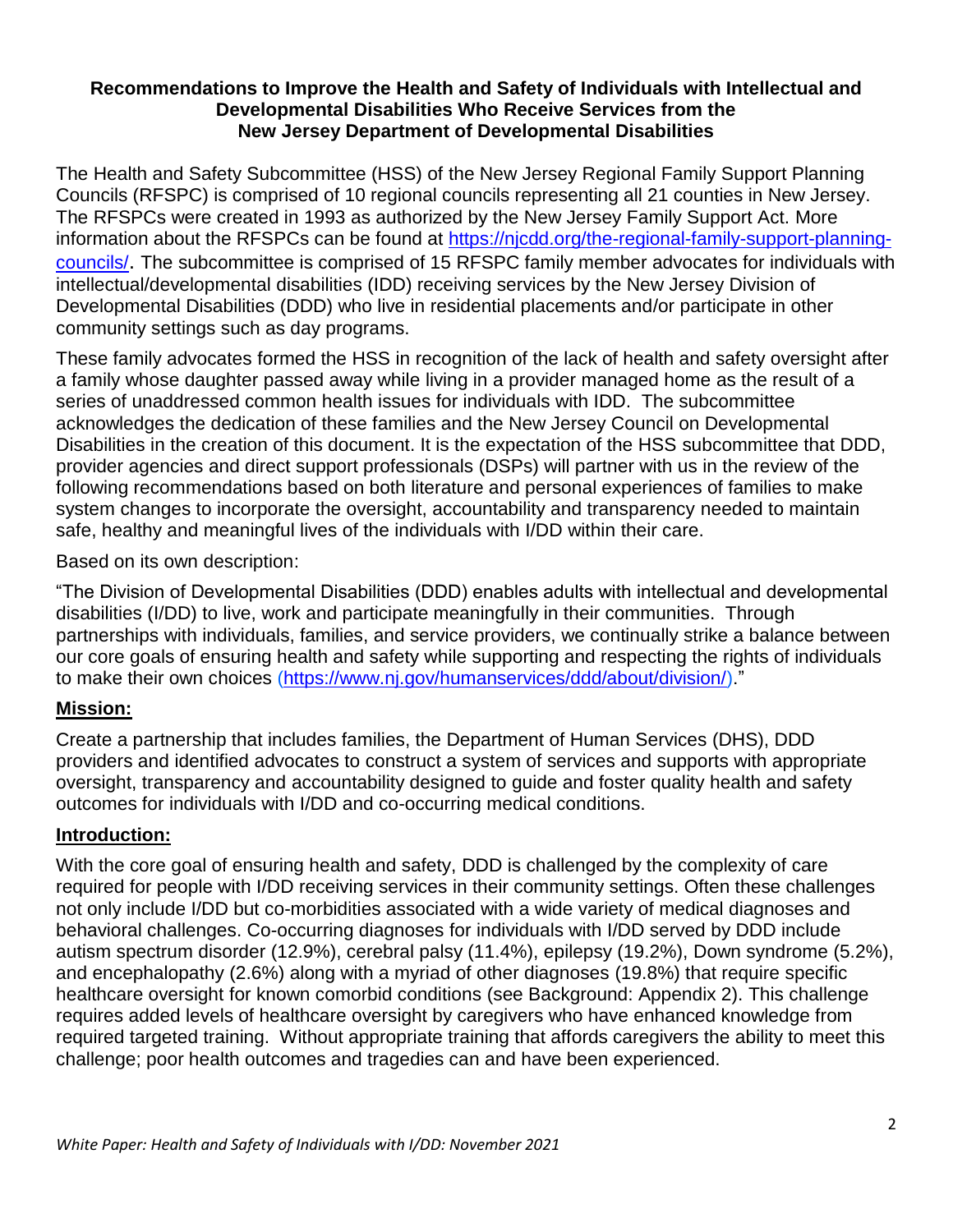Individuals with I/DD with co-occurring medical issues require added levels of healthcare oversight to remain healthy and safe. Inconsistency in the quality of care results in poor overall health outcomes and in some cases, death. The lack of required standardized trainings and utilization of best practice curriculums, professional oversight, and transparency contributes to poor quality and outcomes. Cooccurring health conditions in these individuals often complicate the ability of many providers and caregivers to recognize, report and react to emerging or current medical conditions that in many cases can be managed with proper training and medically-focused guidelines (see Background: Appendix 2).

While partnerships between families, individuals and providers are crucial to better health outcomes, families frequently encounter resistance to their involvement. There is a growing body of evidence acknowledging the importance of a family-centered care approach for adults with chronic conditions including those whose care is delivered within family homes and community-based settings. For adults with chronic conditions, patient and family-centered care involves providing opportunities for the individual, provider, and family to work together toward good health outcomes as defined by the individual and/or their family.

"Families participate in care most effectively when policies and procedures support their role. For families whose loved one lives outside of the family home, this means having reliable and comprehensive services and supports as needed, flexible visiting hours and accessible facilities. Family voices are also critical in policy and program development. Families offer critical perspectives necessary for systems level change ranging from legislation to the policies and procedures of facilities and medical providers, to the education of service providers. For example, Title V Maternal and Child Health programs actively involve the voices of family partners in program development and evaluation, peer supports, and policies. Families may need supports to actively participate in these processes." (See Background: Appendix 2)

This theme is noted within some of the HSS recommendations. The subcommittee hopes DDD and providers will join us in acknowledging the important role families and close advocates of the individual play in the health and safety of those who have been entrusted in their care.

The following recommendations for system change were drafted by the HSS with the intention to significantly improve the health and lives of individuals with I/DD in licensed community settings. While some recommendations may potentially result in increased costs in specific areas, such as caregiver training, these recommendations will ultimately lower overall system costs as **evidence suggests that the associated cost savings from reduced emergency room visits, hospitalizations, medications, medical appointments and procedures would result in lower overall system costs associated with superior life outcomes** (see Background: Appendix 2).

Presented in this document are Short Term Goals which the HSS have identified as requiring immediate attention and/or can be achieved relatively quickly. These goals include, but are not limited to, a review of relevant division circulars to make them consistent with current best practices and changes to NJCA 10:44A that relate to operational policies and procedures associated with health and safety. Additionally, long Term Goals are under discussion by the Health and Safety Subcommittee.

This White Paper is a blueprint for anticipated improvement in the delivery of supports and services across New Jersey. HSS welcomes initial and ongoing input, feedback and comments by email: [NJHSSWP@gmail.com.](mailto:NJHSSWP@gmail.com)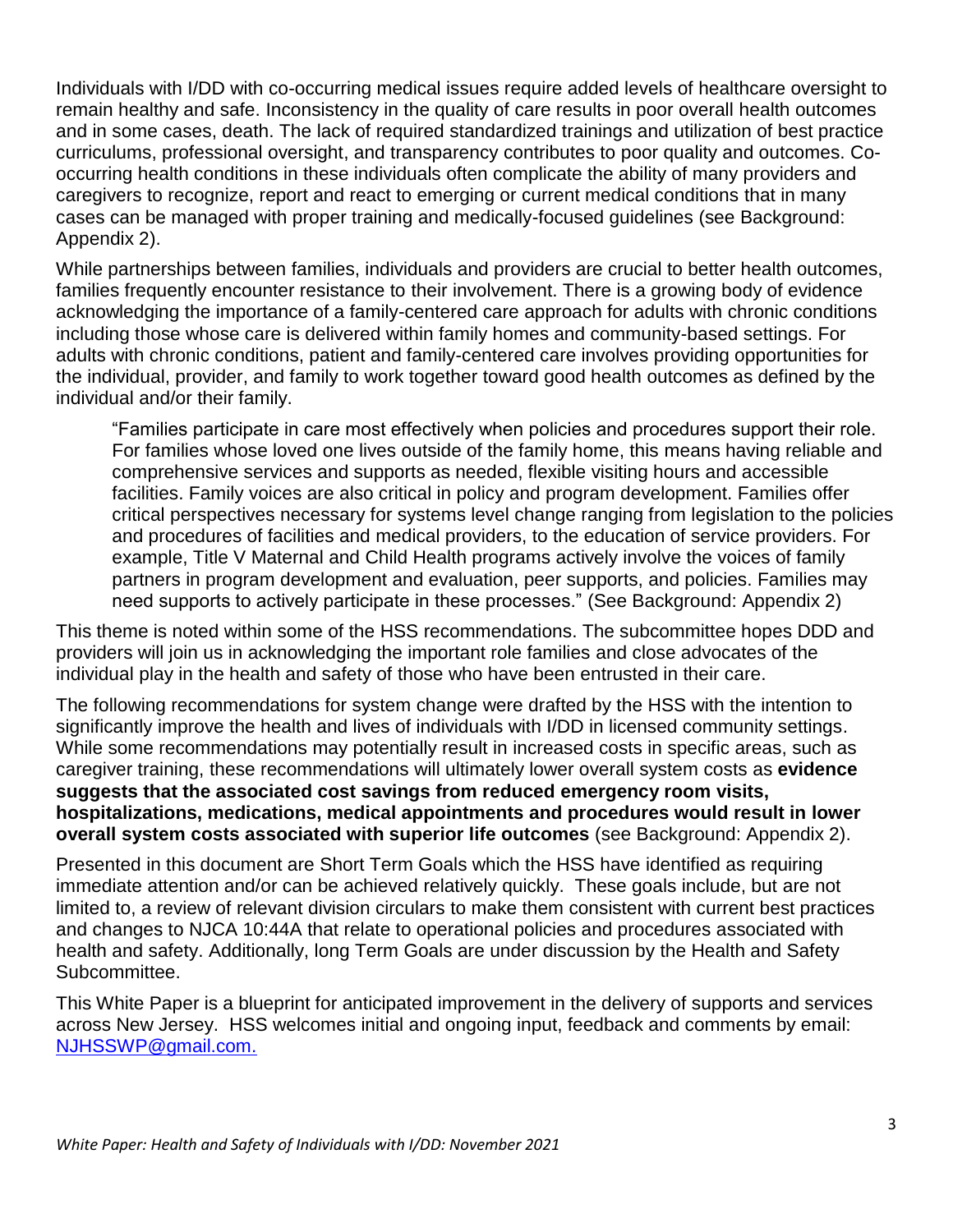## **Short-term Target Areas and Recommendations**

In accordance with NJ Department of Human Services (DHS) Division of Developmental Disabilities: Division Circular 1, family members must be included in the development and review of all operational policies and procedures associated with health and safety. Family input is critical in all circulars and licensing standards used to oversee health-related procedures and supports, including mandatory training, medication administration records (MARs), other related record keeping, access to healthcare in a variety of settings (in-person, telehealth, etc.), nutrition, and exercise as deemed necessary to meet the person-centered support needs of each individual (for example within: NJAC 10**,** 10:41, and 10:44A).

**1. Improve positive health outcomes for individuals receiving provider managed supports and services within licensed and unlicensed settings.** 

- a. Require more robust healthcare training and certification for Direct Support Professionals (DSPs) and management personnel in settings that provide Individual Supports (CCP), Community Based Supports (SP) and Day Habilitation (CCP and SP), utilizing existing and available teaching curricula. One example of such healthcare training can be reviewed here: [https://hrstonline.com/hrsu/the-fatal-five-fundamentals/.](https://hrstonline.com/hrsu/the-fatal-five-fundamentals/) Certification programs for DSPs are available through the College of Direct Supports and other certificate programs. These certificate programs should be a requirement for DSPs. Post-completion competency should be assessed intermittently to insure knowledge is continually integrated in the service setting.
- b. Ensure all staff (residential and day program), DSPs and supplementary staff, have been trained to meet the support needs of each individual they are serving in a personcentered manner. Require and document staff have reviewed the current Person Centered Planning Tool (PCPT) and Individual Service Plan (ISP) for each individual under their care prior to providing supports. Additionally, staff responsible for the supports of an individual with a completed the Addressing Enhanced Needs form (AEN) must document they have reviewed the AEN.
- c. Require Support Coordinator (SC) to work with the individual with I/DD (when possible), family members, or an alternate advocate in preparing the AEN "Addressing Enhanced Needs" form to address medically-related needs supported by physician/practitioner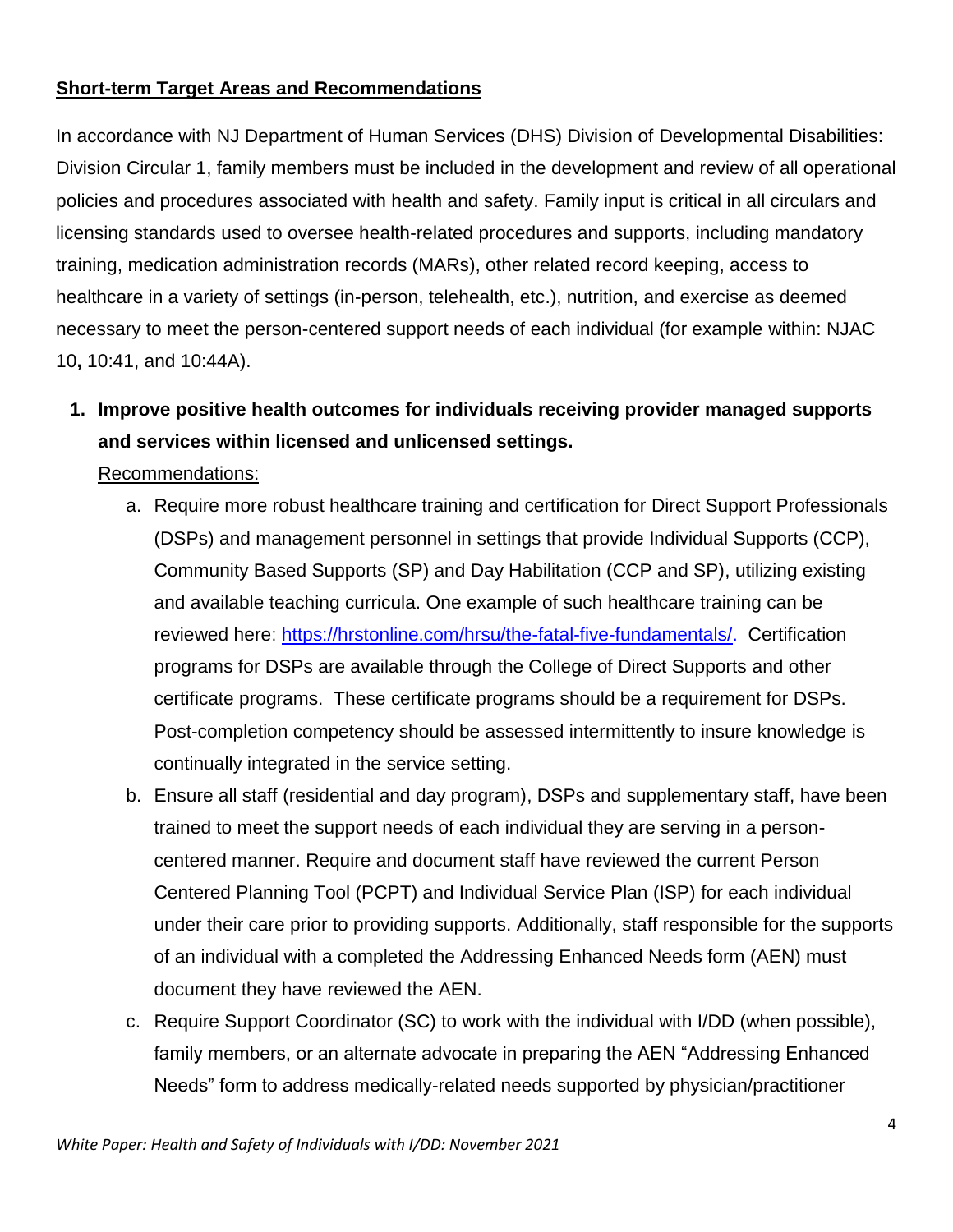documentation. In the absence of a family member or appointed guardian, determine if there is an advocate who is familiar with the healthcare needs/supports of the person with I/DD who is able to assist in completing documents such as ISP & PCPT and/or approval process (referred to as "advocate" in remainder of this document). Require that a copy of the AEN form be distributed to the family/guardian upon completion. Based on the Tier Assignment and Acuity Factor, ISP, PCPT and AEN forms (Available at:

[https://www.nj.gov/humanservices/ddd/documents/addressing-enhanced-needs.pdf\)](https://www.nj.gov/humanservices/ddd/documents/addressing-enhanced-needs.pdf), the SC and Provider Performance and Monitoring Unit (PPMU) should monitor for compliance in meeting the enhanced needs of the individual. Provider hiring of specially trained personnel to include but not limited to Registered Nurses (RN), Licensed Practical Nurses (LPN) and Board Certified Behavioral Analysts (BCBA), should be required, based upon the enhanced needs of the individual. Office of Program Integrity and Accountability (OPIA) visits should monitor for compliance to ensure enhanced services needs have been documented and met for the individual.

- d. Restructure the ISP & PCPT to include a section regarding essential healthcare needs for all individuals who require clinical monitoring of daily bodily functions (e.g., fluid intake/output, bowel movements, blood glucose levels, etc.) or other medically-related needs, such as special dietary needs and/or as supported with physician/practitioner documentation. The ISP/PCPT will be completed by family members or guardians who are knowledgeable about the needed daily oversight related to health and safety and reviewed by the SC. The completed ISP/PCPT will be shared with the provider to develop a plan to address identified healthcare monitoring and oversight. The Plan must include a monitoring tool (chart) to record the execution of daily healthcare needs identified in the ISP/PCPT to be completed by staff as recommended in the ISP/PCPT. Family member/guardian/advocate and individual should review and approve the provider plan. Family member/appointed guardian/ advocate, individual, SC and providers/DSPs will sign off on the final approved documents. If no other advocate is identified, the Plan should reflect whether an advocate should be identified through the Ombudsman, Disability Rights New Jersey or another source.
- e. In the case of a newly emerging health issue(s), the Provider must alert the SC in order that the ISP/PCPT be updated within 3 calendar days. The update must include how the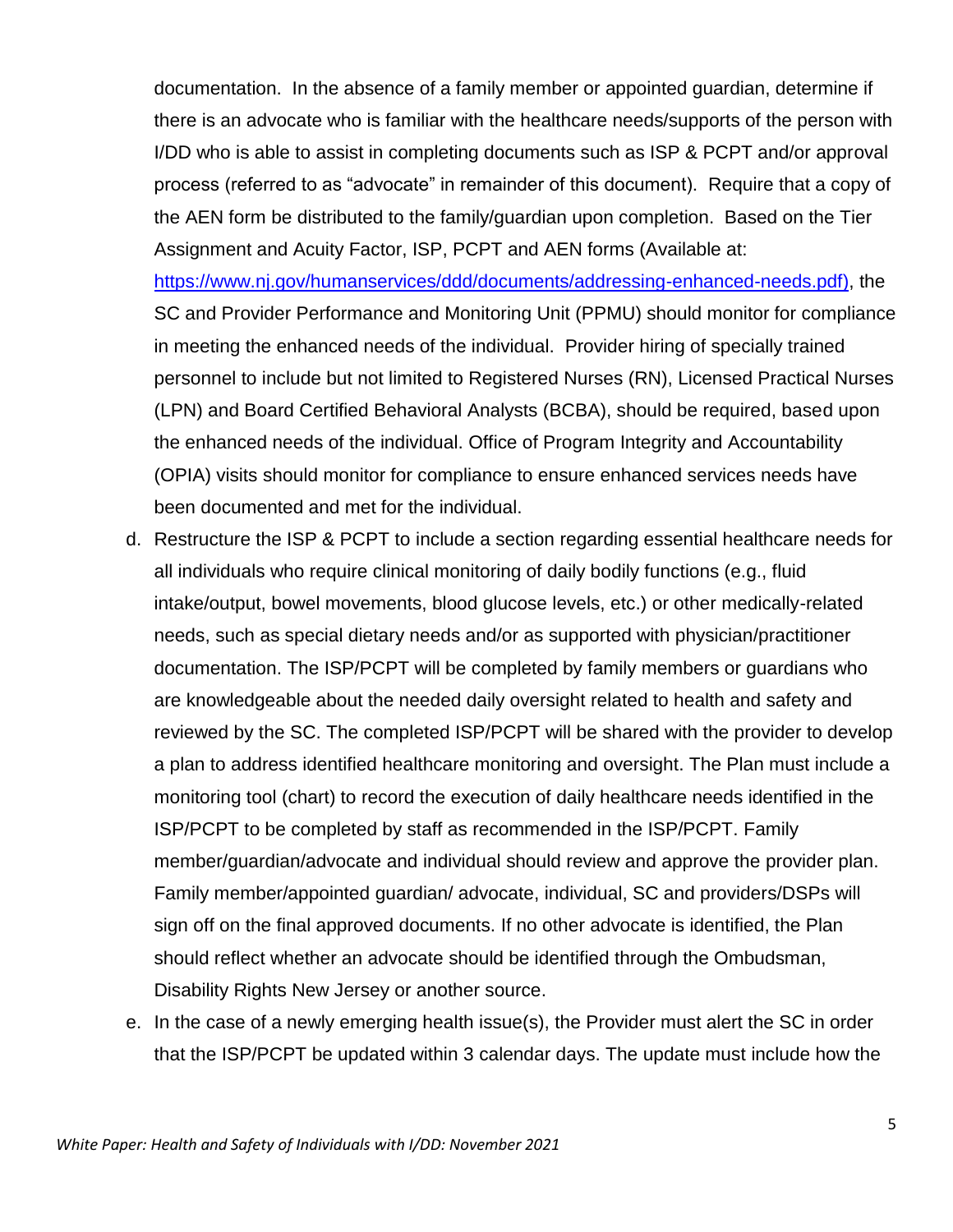provider will implement the new plan with approval by family member/guardian/advocate (see Sections 1c & d).

- f. Implement guidelines designed to assist staff in optimizing health and safety for **all** individuals with I/DD living in a licensed setting, using the National Core Indicators (NCI) generator as a model. Develop a tool based on factors identified in the currently approved ISP/PCPT for use by staff to record the individual's daily care plan, modified during a medical event and the recuperation period. The tool should include documentation of medical visits for routine checkups/procedures and required follow-up visits, specific individual health concerns, diet/nutrition, weight management (Body Mass Index), physical activity/strength exercises, etc. in a person-centered manner.
- g. Review, develop and implement staff training that focuses on education and resources to meet the nutritional needs of the individual. Training should include general food safety/handling and nutrition, as well as specific trainings related to special diets as identified within an individual's ISP/PCPT, e.g., diabetic or ketogenic diets.
- h. Require SC to review all enhanced health service needs, as documented in the PCPT, ISP and AEN, are being met as part of monthly monitoring with the individual and/or their family/guardian/advocate and the provider. In the absence of a family member or appointed guardian, the previously identified representative will participate in the meeting (see Section 1c).
- i. Medication Administration Record (MAR) documentation and health-specific protocols must require specific training and monitoring of DSPs and supervisors must be responsible for the implementation of these activities in a person-centered manner. Medical Administration Records should be available to family members to verify accurate medication administration, use of pre-packaged medications and related health protocols. Designing protocols to ensure correct administration of medication.

## **2. Ensure health and safety oversight through external monitoring.**

## Recommendations:

a. OPIA should make reports of DD qualified service provider oversight within publicly available documents. OPIA should contact family member/guardian/advocate especially when OPIA discovers any reportable conditions. The family member/guardian/advocate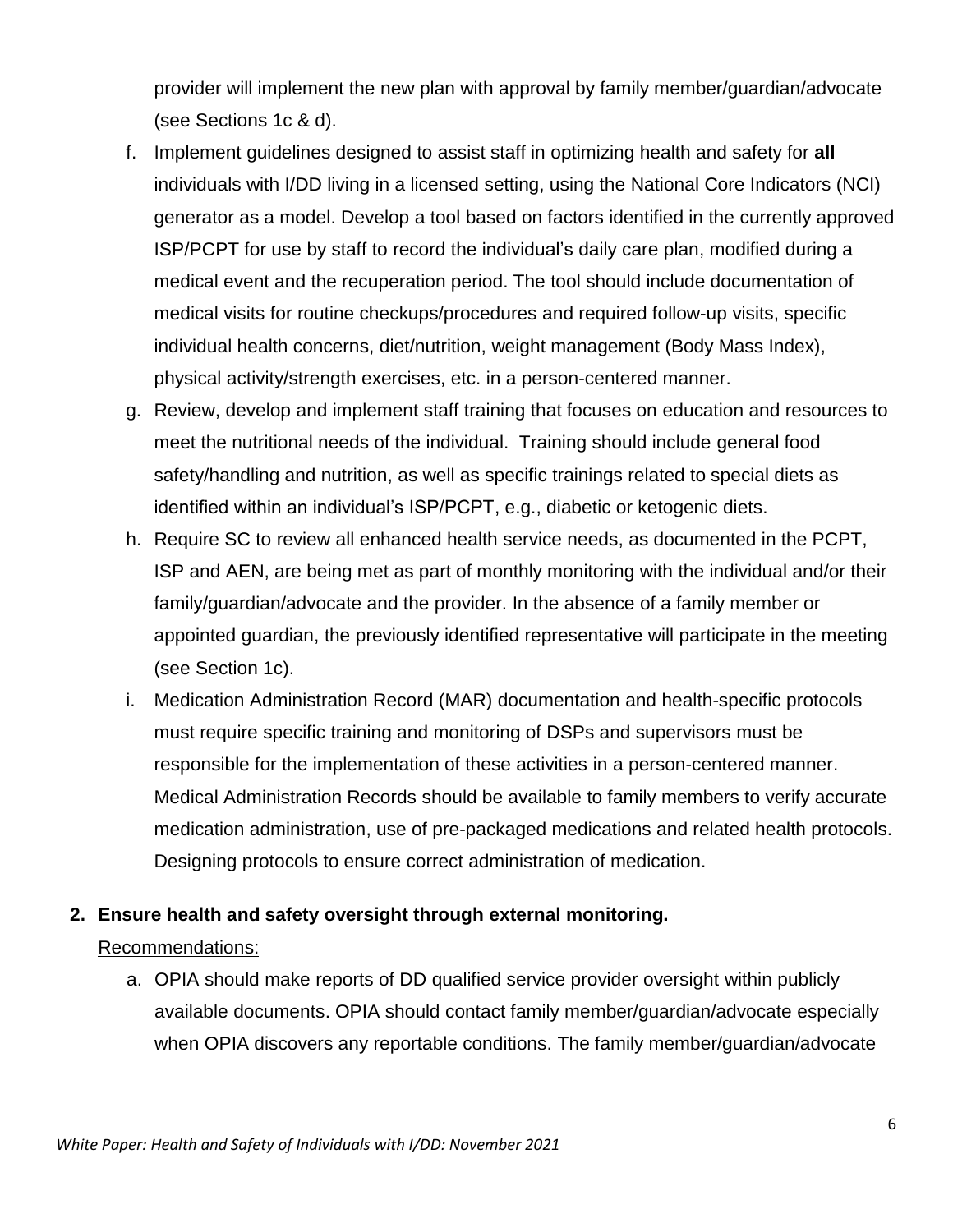should be able to contact OPIA to alert OPIA of a concern health and safety related issue to request it be explored at the next unannounced visit.

- b. Oversight by a government entity or independent contractor of the performance of DDD service providers is imperative. Oversight should be focused on the ability of providers to fulfill person-centered services as required in the Supports Program and Community Care Program. Family/guardian/advocate and provider representatives should be members of the oversight committee.
- c. A dashboard should be available within the DDD qualified provider database that provides meaningful insight into provider performance (e.g., include data on meeting medical/dental appointments, engaging in identified community activities as specified in ISP/PCPT, etc.) to ensure that individuals/families/guardians are able to make informed choices**.**
- d. Electronic monitoring and other assistive technology should be options available to individuals/families/guardians/advocates in meeting the individual needs within the ISP and PCPT.
- e. Managed Care data should be included to provide a baseline and trends to facilitate measurements and comparisons of health outcomes.
- f. Managed Care providers should further explore ways in which access to healthcare can be delivered to individuals with I/DD such as telemedicine. The Centers for Medicare and Medicaid (CMS) has expanded the use of telemedicine and encourages states to consider telehealth options to facilitate clinically appropriate care and deliver covered services available under Medicaid.

# **3. Electronic Health Records and daily record keeping of required services must be maintained by the provider and be available to families/guardians.**

- a. DDD must set a standard for service monitoring that is clear and consistent throughout the provider community. The monitoring system employed must be transferrable to any other agency serving that individual.
- b. Providers only use systems or apps that allow for the transfer of records.
- c. Providers must maintain documentation that is consistent with and incorporates personcentered measures based on the individual's needs as outlined in the ISP and PCPT.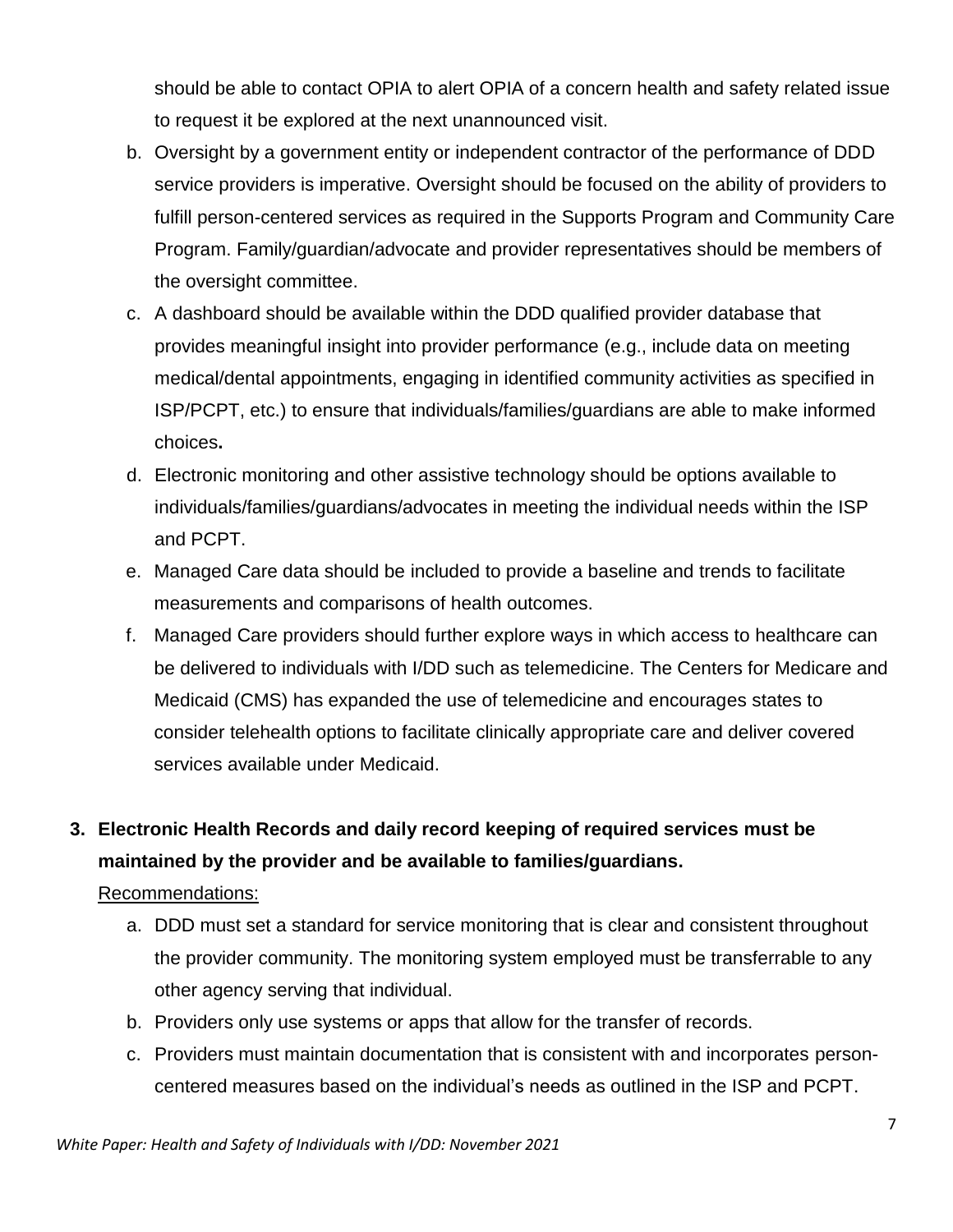- d. Outcome measures for ISPs and PCPTs must be monitored by oversight agencies and Support Coordination with individual and family/guardian/advocate input.
- e. Individual person-centered support needs must guide the documentation in order to protect the health and safety of the individual. Examples include monitoring of daily input and output, blood sugar levels, caloric intake, etc. (see Recommendation 1).

## **4. Improve outcomes through provider collaboration with individuals and their families ensuring provider acceptance of family input, visitation and involvement.**

- a. Providers must provide individuals and families/guardians with their policy and procedure manual that include and encourage the input of both individuals and families/guardians in the service model.
- b. Team meetings with the individual, family/guardian/advocate, and SC, should take place annually to update and discuss implementation and oversight to verify that personcentered needs as specified in the ISP, PCPT and on the AEF form are being met. The provider should also be invited to the meeting to ensure continuity between all partners including family/guardian/advocate, individual, and SC. Additional joint meetings should be convened to allow discussion of any new issue(s) that impact on health and safety, as needed and requested by the individual and family/guardian/advocate and/or the SC (see Recommendation 1, Sections b-e, h).
- c. Procedures must be clearly made available, mandated and implemented to ensure provider collaboration with families, provider recognition of family input, guarantee of family visitation rights and family involvement in their loved ones' lives.
- d. Providers must set polices in spirit and practice that strictly prohibit any retaliation by the provider when a complaint is filed by the family/guardian/advocate or individual. DDD must immediately act on reports of retaliation through an external process that protects the rights of individuals and their families/guardians.
- e. Require licensed providers to annually update family/guardian/advocate contact information and share with other families with a member sharing the residence and/or participating in a day program for those who desire this information. Documentation required annually to confirm family/guardian/advocate has/has not consented to share contact information with other families and noted in the ISP/PCPT.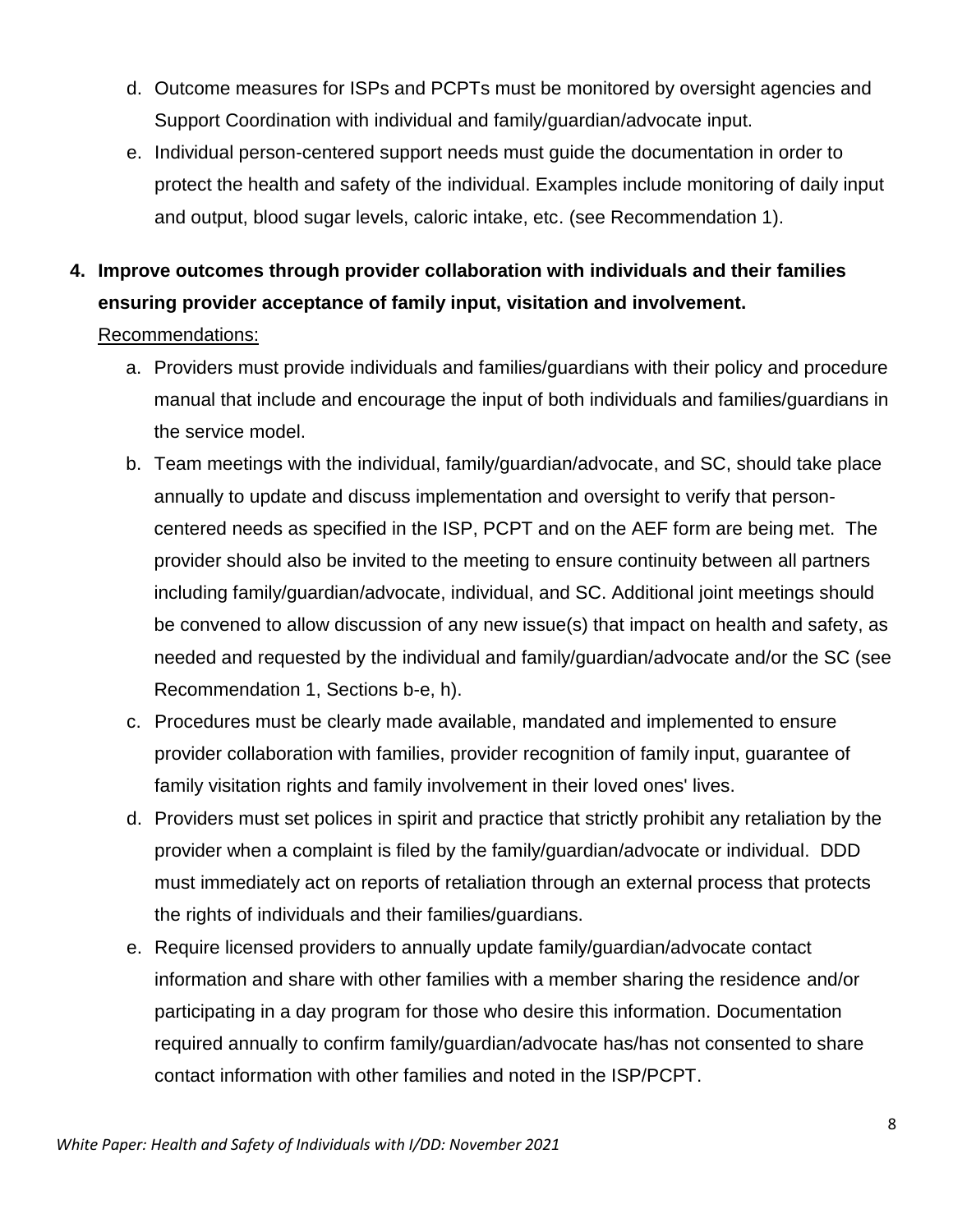## **5. Protect and prevent individuals from repeat abuse, neglect and/or exploitation.**  Recommendations:

- a. While current statutes restrict access to documents and findings pertaining to an investigation in order to provide protection of others involved, individuals and their families/guardians must be allowed to participate, contribute and have timely/prompt access to investigations and reports.
- b. While current statutes restrict access, the Office of Program Integrity and Accountability (OPIA) must be given statutory ability to revise its policies and procedures related to investigations to provide the greatest level of protection of all individuals it serves while ensuring individuals/families and guardians have reasonable access to documents related to an investigation (see Recommendation 5a).
- c. Agencies must be required to have nonaffiliated family members on their Human Rights Committees and require nonaffiliated family members to be participants in the internal investigation team.
- d. OPIA should include neutral nonaffiliated family members in investigations and inspections whenever possible.

## **6. DDD must provide a platform for an independent person to mediate and resolve issues between providers, individuals and their families and guardians.**

- a. DDD has a duty to establish a process to mediate and resolve issues between providers and families. Since the state and federal government pay for services, families feel they lack leverage to influence providers, especially when there are limited options available within the provider network.
- **b.** Disability Rights New Jersey or an independent authority outside of DHS is required to mediate and resolve issues and grievances involving families and providers. Only the active participation and support of government service funders can ensure that families can approach and interact with providers as equals.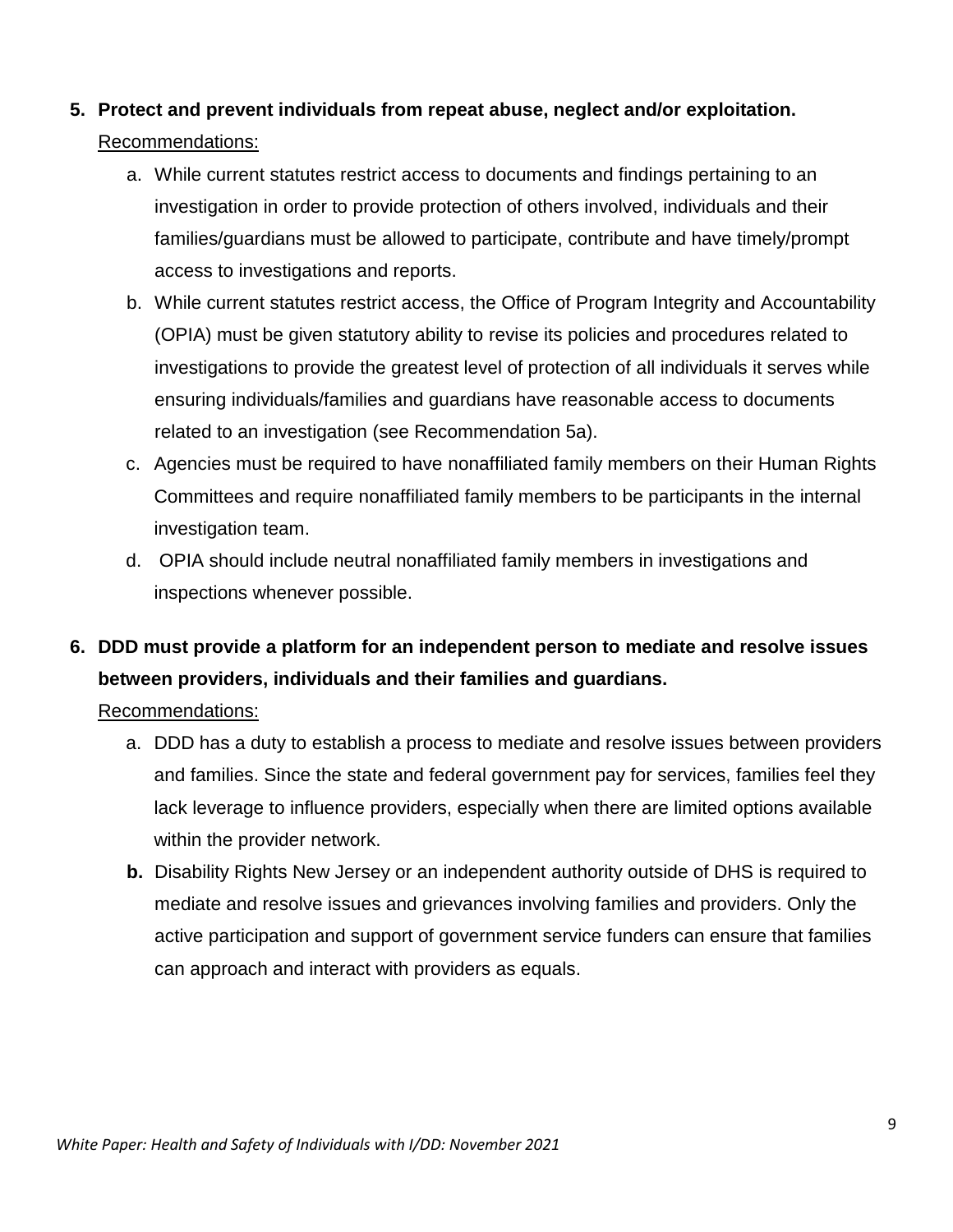## **Appendix 1. Background**

The New Jersey system that serves individuals with intellectual/developmental disabilities (I/DD) who live in various residential settings managed by providers is primarily funded through state and federal Medicaid dollars. Although Medicaid funding is a healthcare benefit, the NJ Division of Developmental Disabilities (DDD) and NJ Children's System of Care (CSOC) system lack specific and effective guidelines to meet comprehensive healthcare needs of individuals with I/DD using a person-centered approach. The lack of meaningful person-centered effective guidelines and oversight has resulted in the deterioration of the health of many individuals with I/DD living in various residential settings in NJ. For this paper, adults with I/DD served in the DDD system will be the focus.

Many individuals with I/DD have multiple complicating factors that present significant challenges for staff in recognizing early signs of illness. Some individuals with I/DD experience a range of communication barriers, such as cognitive impairments, limited speech, or complete inability to speak, that impact directly on their ability to effectively relay subtle changes in their physical wellbeing. This added layer of complexity requires caregivers to be well trained in a multitude of areas and have a clear understating of compounding factors unique to each individual, e.g., communication skills, level of cognitive functioning, chronic and past medical concerns, to ensure their health and well-being. It is critical the caregiver is trained and able to implement the care required for each individual according to their person-centered plan.

Co-existing issues for people with I/DD require a wide-range of person-centered support needs ranging from mobility impairments necessitating adaptive equipment (e.g., walker, wheelchair, ramps, shower chair, etc.) sometimes in combination with both long-term and short-term medical interventions (e.g., physical, occupational and speech therapy, etc.), hearing impairment, and inability to communicate verbally with a need for an augmentative speech device. These co-occurring health conditions often complicate the ability of caregivers to recognize, report and react to emerging or current medical conditions. The inability to effectively communicate discomfort or pain to a staff member, whether due to lack of speech or cognitive impairment, and absence of person-centered plans has exacerbated failures to recognize emerging medical issues in need of medical intervention.

Mortality data indicate that without person-centered training and oversight it is likely that this subset of the I/DD population is at higher risk for premature/preventable death (See References: Appendix 2). Except for a very limited number of medical groups and healthcare systems experienced in addressing health issues for people with I/DD, the general health service system is ill-equipped to recognize and address the medical needs of this vulnerable group. Morbidity studies have documented numerous health concerns that when diagnosed and treated at an early stage regularly lead to positive outcomes within the general population. Unfortunately, these same health concerns, occur more frequently within the I/DD population, often go unrecognized and untreated, and lead to more serious consequences, including death.

Physical symptoms of common medical issues (e.g., constipation, discomfort on urination, dehydration, toothache) coupled with limited or no communication skills and/or cognitive barriers can lead to and have directly resulted in severe negative health outcomes for individuals with I/DD. It is widely recognized that a significantly higher proportion of people with I/DD experience several common medical conditions than the overall population and have been linked to an increased incidence of poor health outcomes, including death. This group of common medical conditions, often referred to as the Fatal Five (now 6 identified) include: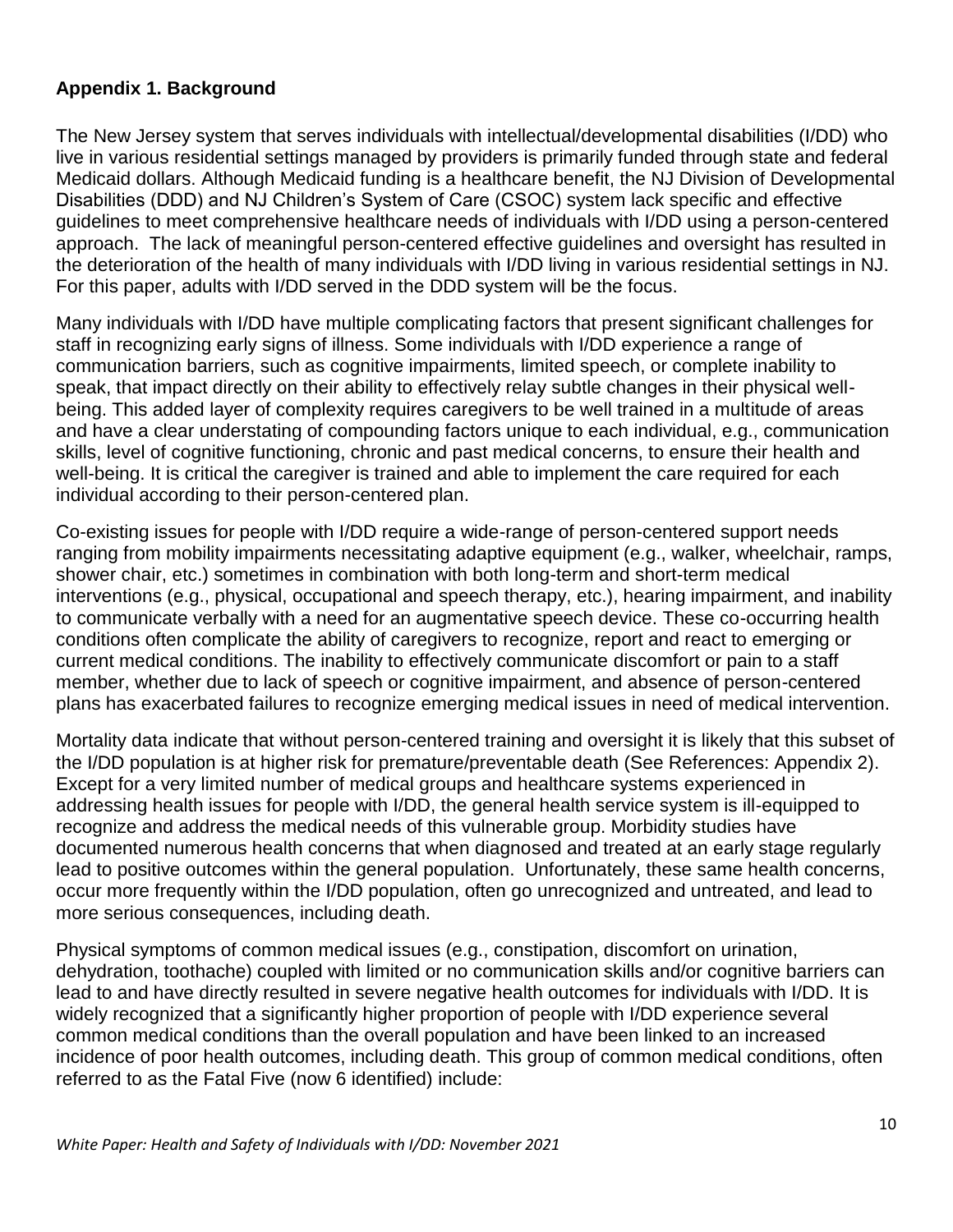- 1. Aspiration
- 2. Constipation/Bowel Obstruction
- 3. Dehydration
- 4. GERD
- 5. Seizures
- 6. Infection/sepsis

Person-centered medical training targeted to teach staff to prevent, recognize and effectively manage these health conditions has been shown to improve daily care and health outcomes for individuals with I/DD. Healthcare training focused on how to recognize specific medical conditions at an early stage allow caregivers to respond appropriately, potentially avoiding a more serious negative health outcome. Over the past decade, the recognition that people with I/DD are susceptible to the "Fatal Five" has led to programs designed to address and educate staff about the signs and symptoms of each of these commonly known medical issues. Additionally, person-centered training of caregivers is effective in recognizing the early signs of illness in those they support, resulting in better outcomes.

While DSPs during a normal shift provide a wide range of supports from transportation, personal care and medication administration and much more, the ability to recognize emerging healthcare issues is absolutely vital at every support level. Direct care services for individuals with I/DD living in licensed facilities are funded by Medicaid. Clearly, individuals who require these services and supports to live in their communities need staff who have received formal healthcare training, and in some cases, certification and continuing education. Appropriate training curricula are readily available, accessible, and can be adapted to the meet specific person-centered training for each individual with I/DD at every level of support needs.

Most individuals with I/DD have been cared for in their family home for most of their lives. Generally, families have been intimately involved at every level of care and have a wealth of knowledge about their family member's needs, most importantly, medically-related care oversight. Families should be allowed and encouraged to convey that knowledge to caregivers in licensed facilities, where DSPs may have little or no experience caring for these vulnerable individuals. Families are the "experts" about the individual and should be able to provide person-centered details about daily care as well as common signs and signals of potential medical conditions to which they may be susceptible. This knowledge and experience is critical for those persons with co-occurring personal challenges, e.g., limited or no communication skills, cognitive impairments, etc. This subgroup is at increased risk for developing medical conditions that if not recognized and addressed appropriately will worsen and may result in devastating negative health outcomes.

Despite the wealth of person-centered information and knowledge families can provide to staff, especially medically-related conditions, families frequently report providers are often not receptive to family involvement, including health-related concerns. Partnerships between families, individuals and providers are crucial to better health outcomes. This lack of collaboration has often led to poor overall health of individuals with I/DD resulting in avoidable medical conditions, including hospitalizations with serious health outcomes, even death.

In New Jersey, adults with I/DD needing and receiving services within DDD are required to complete the NJ Comprehensive Assessment Tool (NJ CAT). This tool is a needs-based assessment survey that is intended to measure support needs and is used to develop the ISP and PCPT. Results of the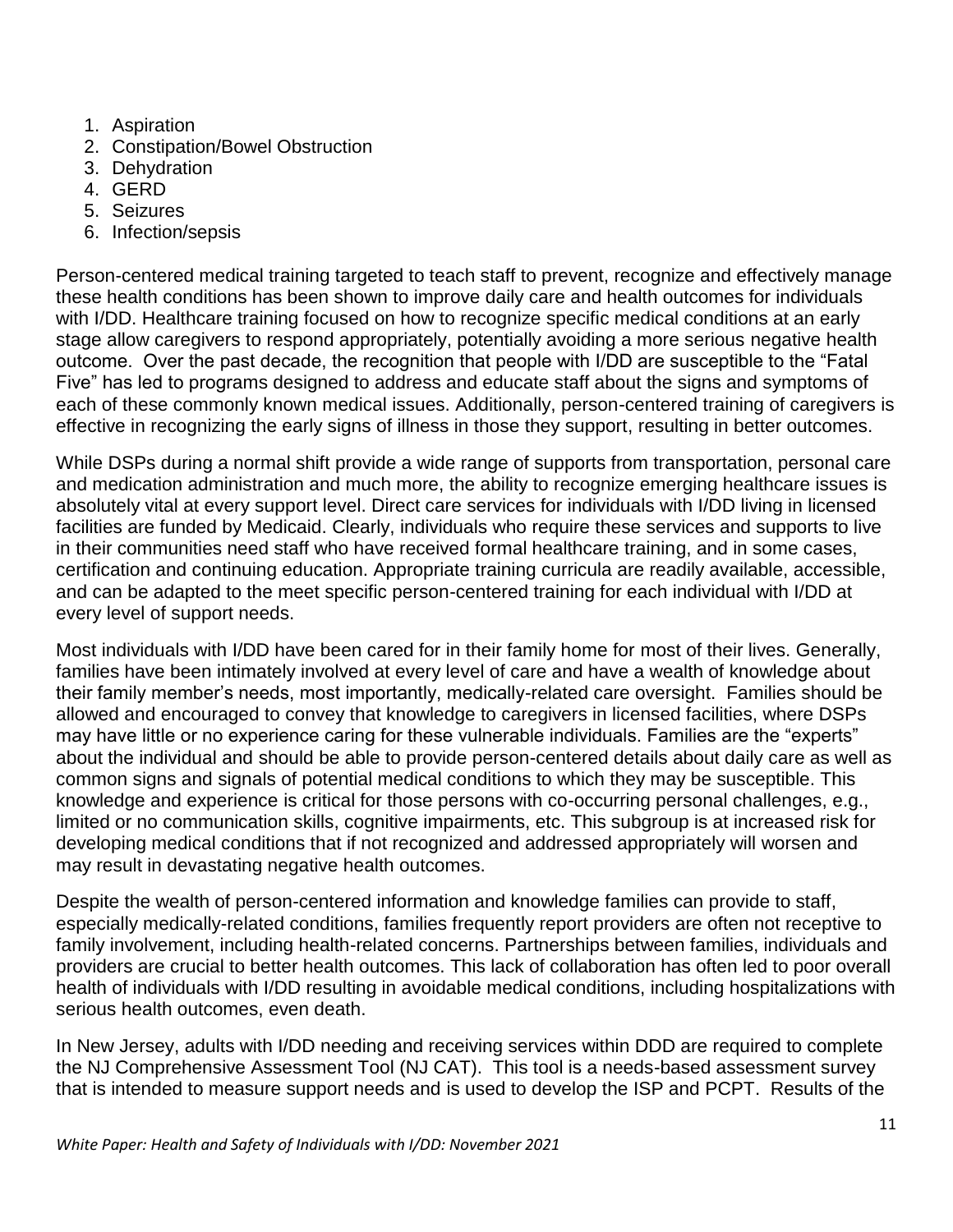NJ CAT establish each individual's tier and budget used to pay for required supports. The ISP is meant to reflect the level of support, including specific person-centered thinking and planning tools needed to keep the individual healthy & safe (medical & behavioral), and staff qualifications including training requirements to support the individual.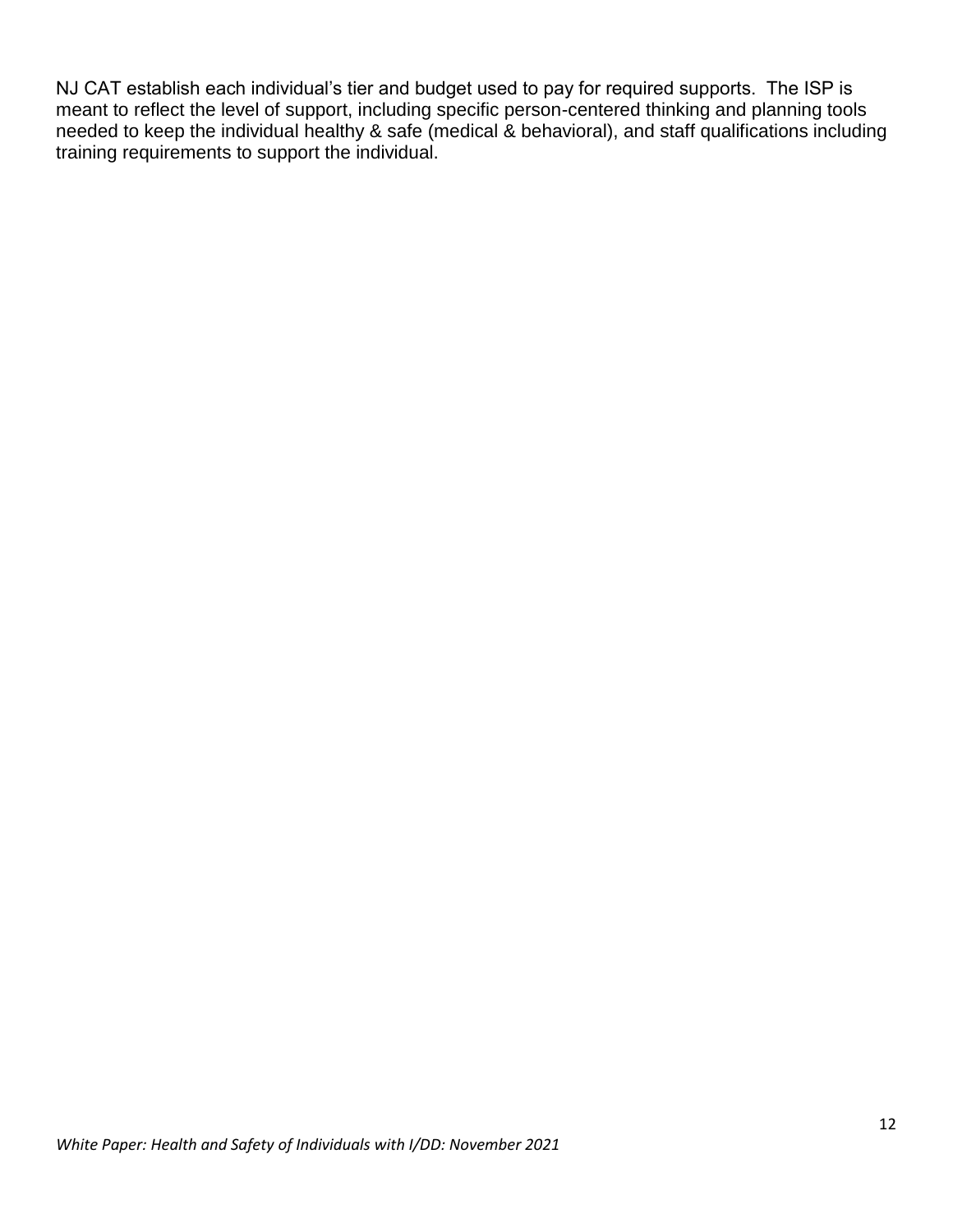### **Appendix 2. References**

#### **Co-occurring health and safety references**

Georgia Department of Behavioral Health and Developmental Disabilities. Online: [Mortality Reports | Georgia](https://dbhdd.georgia.gov/organization/be-informed/reports-performance/mortality-reports)  [Department of Behavioral Health and Developmental Disabilities](https://dbhdd.georgia.gov/organization/be-informed/reports-performance/mortality-reports)

Georgia Department of Behavioral Health and Developmental Disabilities. Online: [Risk, Rates, and Resolution](https://dbhdd.georgia.gov/organization/be-informed/reports-performance/risk-rates-and-resolution)  [| Georgia Department of Behavioral Health and Developmental Disabilities](https://dbhdd.georgia.gov/organization/be-informed/reports-performance/risk-rates-and-resolution)

Glover G, et al. Mortality in people with intellectual disabilities in England. J Intellect Disable Res. 2017;61(1):62-74. Published on line 2016 Aug 2. doi: [10.1111/jir.12314](https://doi.org/10.1111/jir.12314)

Pauline H, et al. The Confidential Inquiry into premature deaths of people with intellectual disabilities in the UK: a population-based study. Lancet. 2014; 383(9920):889-95. doi: [https://doi.org/10.1016/s0140-](https://doi.org/10.1016/s0140-6736(13)62026-7) [6736\(13\)62026-7](https://doi.org/10.1016/s0140-6736(13)62026-7)

Kinnear D, et al. Prevalence of physical conditions and multimorbidity in a cohort of adults with intellectual disabilities with and without Down syndrome: cross-sectional study. Published online 2018 Aug 27. doi: [10.17269/s41997-018-0124-8](https://dx.doi.org/10.17269%2Fs41997-018-0124-8)

Kripke C. Adults with Developmental Disabilities: A Comprehensive Approach to Medical Care. Am Fam Physician. 2018;97(10):649-656.

[Stankiewicz](https://link.springer.com/article/10.17269/s41997-018-0124-8#auth-Elizabeth-Stankiewicz) E, et al. Patterns of mortality among adults with intellectual and developmental disabilities in Ontario. Can J Public Health. 2018;109**,** 866-72.

Straus D, et al. External Causes of Death among Persons with Developmental Disability: The Effect of Residential Placement. 1998; 147(9):855-62.

Boggs Center:

[https://rwjms.rutgers.edu/boggscenter/publications/documents/BCSnapshotofDDinNJ\\_May2018F.pdf](https://rwjms.rutgers.edu/boggscenter/publications/documents/BCSnapshotofDDinNJ_May2018F.pdf)

Autism:

[https://www.chop.edu/news/autism-s-clinical-companions-frequent-comorbidities-asd;](https://www.chop.edu/news/autism-s-clinical-companions-frequent-comorbidities-asd) <https://disabilitycompendium.org/compendium/2019-state-report-for-county-level-data-prevalence/NJ>

<https://drexel.edu/~/media/Files/autismoutcomes/publications/NAIR%20Health%202020.ashx>

Epilepsy: <https://www.ncbi.nlm.nih.gov/pmc/articles/PMC2802344/>

Cerebral palsy:

[http://www.myspecialist.clinic/uploads/3/4/8/4/34848987/pm\\_r\\_review\\_of\\_medical\\_aspects\\_of\\_cp.pdf](http://www.myspecialist.clinic/uploads/3/4/8/4/34848987/pm_r_review_of_medical_aspects_of_cp.pdf)

Down syndrome:

<https://www.down-syndrome.org/en-us/about-down-syndrome/health/>